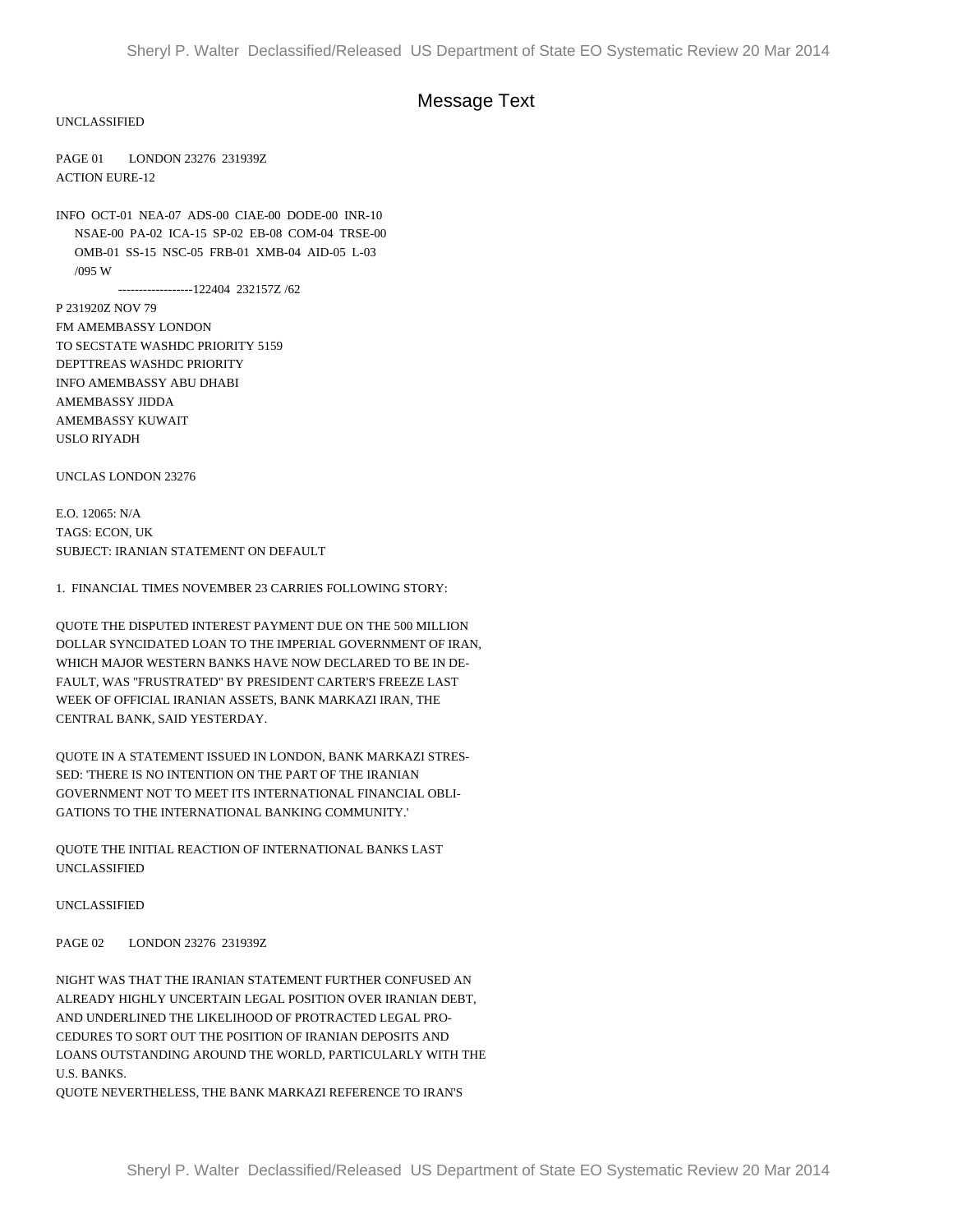INTENTION TO HONOUR ITS OBLIGATIONS IS BEING GREETED AS THE FIRST SIGNIFICANT REASSURANCE TO INTERNATIONAL BANKS FROM THE TEHRAN AUTHORITIES SINCE THE U.S./IRANIAN CON-FRONTATION WORSENED LAST WEEK.

QUOTE THE STATEMENT WAS ISSUED BY THE IRANIAN COMMERCIAL BANK, BANK MELLI, ON THE CENTRAL BANK'S BEHALF. IT RE-FERRED TO THE 500 MILLION DOLLAR IMPERIAL GOVERNMENT LOAN, WHICH IT NOTED WAS NOW CLAIMED TO BE IN DEFAULT.

QUOTE BANK MARKAZI EXPLAINED THAT INSTRUCTIONS WERE SENT ON BEHALF OF THE IRANIAN GOVERNMENT AGENCY CONCERNED TO CHASE MANHATTAN BANK NEW YORK ON NOVEMBER 5, INSTRUCTING THE PAYMENT OF JUST OVER 4 MILLION DOLLARS IN NEW YORK CLEARING HOUSE FUNDS FOR ACCOUNT OF THEIR LONDON BRANCH. THIS PAYMENT REPRESENTED INTEREST DUE ON NOVEMBER 15 TO LOAN PARTICIPANTS. (CHASE MANHATTAN IS AGENT BANK FOR THE LOAN, AND IS RESPONSIBLE FOR DISTRIBUTING INTEREST PAY-MENTS AMONG PARTICIPATING BANKS.)

QUOTE THE STATEMENT ADDED: 'BANK MARKAZI THEREFORE CON-SIDERS THAT THE CHASE MANHATTAN BANK NEW YORK HAD 10 DAYS TO ARRANGE THAT THE PAYMENT TO THE PARTICIPATING BANKS WAS CORRECTLY ORGANIZED. THE FACT THAT PHYSICAL TRANS-FER OF FUNDS WAS FRUSTRATED BY PRESIDENT CARTER'S REGULA-TIONS CANNOT AND SHOULD NOT, IN THE OPINION OF BANK UNCLASSIFIED

UNCLASSIFIED

PAGE 03 LONDON 23276 231939Z

MARKAZI IRAN BE CONSIDERED AN EVENT OF DEFAULT.'

QUOTE STRESSING THIS POINT, THE STATEMENT WENT ON: 'THE DELAY IN TRANSFER OF THE FUNDS CONCERNED WAS CAUSED NOT BY THE IRANIAN GOVERNMENT BUT BY FORCE MAJEURE OCCASIONED BY THE AMERICAN REGULATIONS, AND IT IS CONFIDENTLY BE-LIEVED THAT A CORRECT AND AMICABLE SOLUTION TO THIS TECH-NICAL PROBLEM CAN EASILY BE FOUND.'

QUOTE CHASE MANHATTAN SAID IT HAD NO IMMEDIATE COMMENT TO MAKE. END QUOTE. BREWSTER

UNCLASSIFIED

NNN